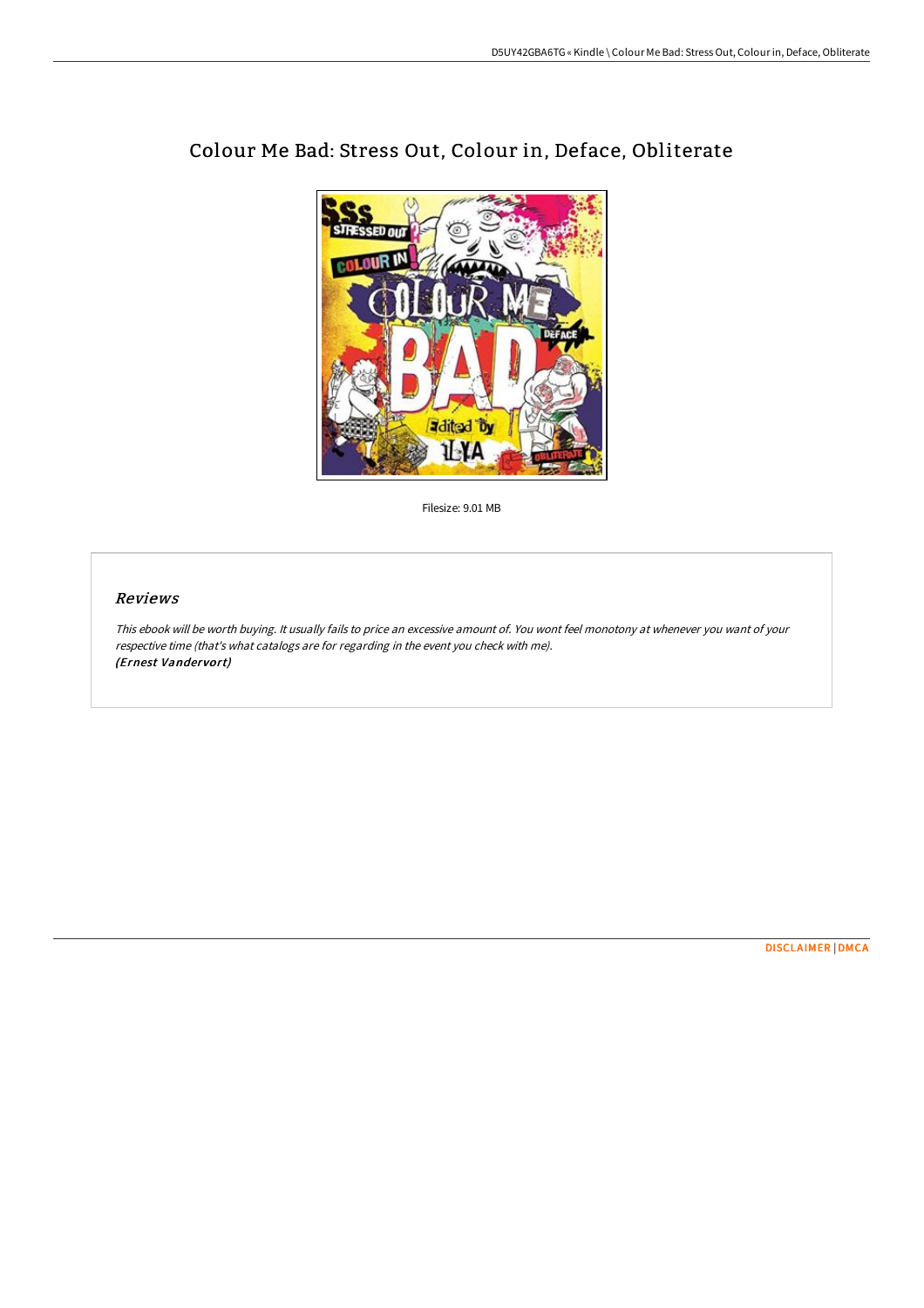### COLOUR ME BAD: STRESS OUT, COLOUR IN, DEFACE, OBLITERATE



To save Colour Me Bad: Stress Out, Colour in, Deface, Obliterate PDF, make sure you click the web link beneath and save the document or have accessibility to additional information that are relevant to COLOUR ME BAD: STRESS OUT, COLOUR IN, DEFACE, OBLITERATE book.

Little, Brown Book Group. Paperback. Book Condition: new. BRAND NEW, Colour Me Bad: Stress Out, Colour in, Deface, Obliterate, Ed Hillyer, Putting the stress back into colouring books, this is your chance to colour outside of the lines, to rip, rend, tear and destroy, scribble, deface or obliterate the images. Dump on your distress! Take out your frustrations on the page! Evil Editor ILYA I. KILLYA has assembled a crack team of top professional cartoonists and illustrators to 'toon up your terrors, throw out your troubles and definitively trash your traumas. Fill in these visual fillips, images of stress - distressed bods, stressful situations, the daily tripe that messes with your melons - and end it, any way you care to, however you dare to: Get creative, be artistic, play anarchic. Feel free to go as twisted or rude as you like! HELLO, KILL YOU Pet hates, bugbears, bastard bloody botheration! Stressy folks, hateful objects, hate figures - from traFic wardens to politicians, forever pissing on your chips - Big Blue Blistering Barnacles! 'Unexpected item in the bagging area.' ARRGGH! Second-hand smoke? Or is it the self-righteous anti-smoking lobby? GRRR! The missed bus, the long queue, the computer forever crashing .break Murphy's Law, scratch crap's eyes out. F\*CK OFF CANCER! Accentuate the positive, obliterate the negative. DON'T MESS WITH MISTER IN-BETWEEN!.

Read Colour Me Bad: Stress Out, Colour in, Deface, [Obliterate](http://techno-pub.tech/colour-me-bad-stress-out-colour-in-deface-oblite.html) Online Download PDF Colour Me Bad: Stress Out, Colour in, Deface, [Obliterate](http://techno-pub.tech/colour-me-bad-stress-out-colour-in-deface-oblite.html)B